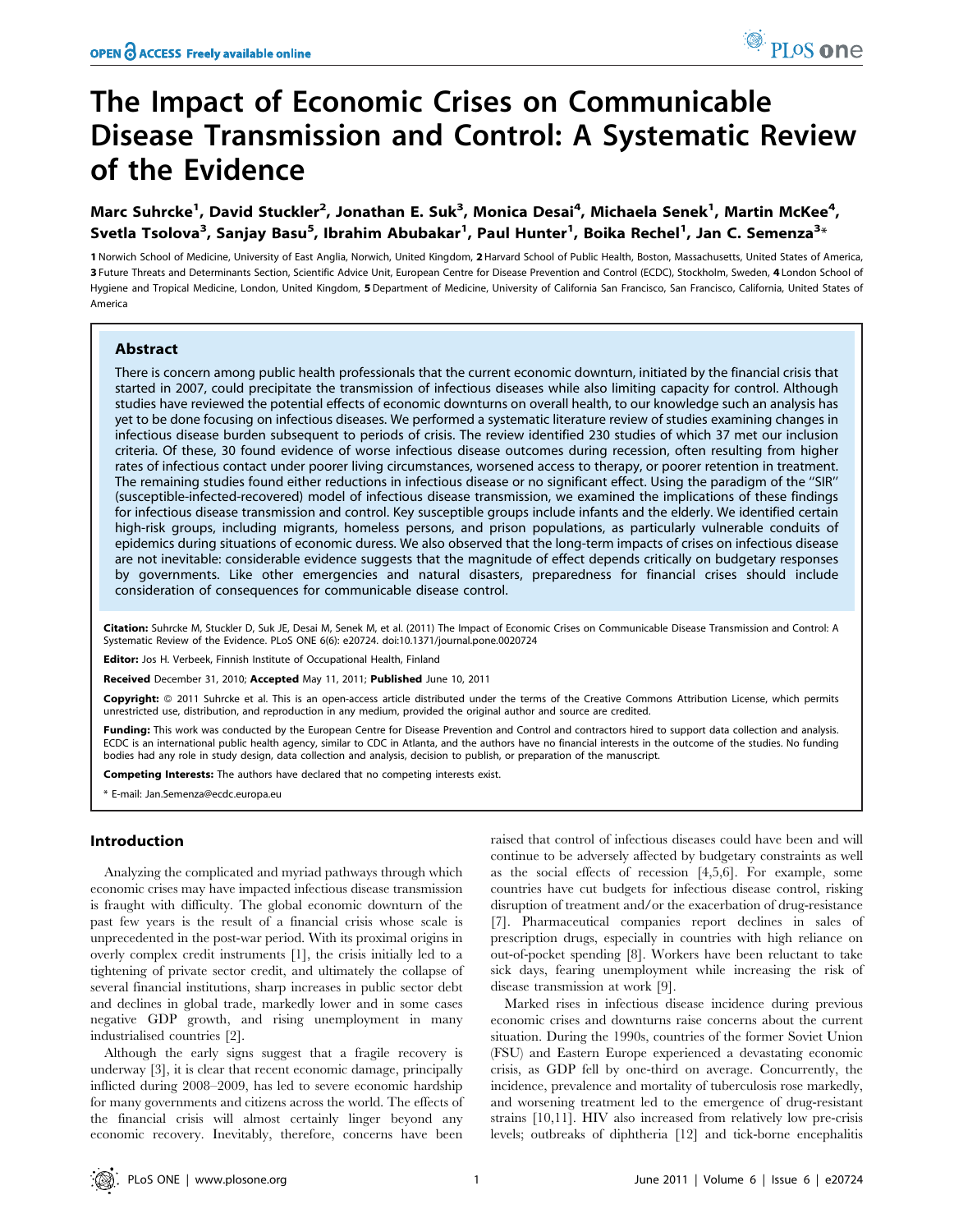[13,14] and leptospirosis [15] also occurred. These effects outlasted the immediate crisis period; today, some countries from central and Eastern Europe and former Soviet Union have not been able to achieve Millennium Development Goal (MDG) number 6, 'to halt or reverse the spread of TB and HIV' [16].

Even in the absence of economic crisis or downturn, infectious diseases disproportionately affect vulnerable groups. In a review of the European literature, this effect could be found in every single EU Member State [17]. A separate study comparing wealth distribution and TB rates across EU Member States demonstrated a strong correlation between income equality and lower TB rates [18]. Thus, health inequalities, whose importance has been thoroughly documented by the WHO Commission on the Social Determinants of Health [19], may be as relevant for communicable diseases as they are for non-communicable diseases.

In order to gain a better understanding of the interrelationships between economic crises and infectious disease, we conducted a systematic literature review of studies examining the impact of previous economic crises on infectious disease burdens; findings from this analysis can inform communicable disease control research and activities during a time of economic turmoil.

It is first important to define what we mean by ''economic crisis''. Commentators often adopt implicit definitions that may include falling GDP, drying up of liquidity and rising or falling prices due to inflation or deflation. Where quantitative measures are used they are applied inconsistently. There is greater clarity in respect of some related terms , which themselves are often treated synonymously with the term ''economic crisis''. Thus, a recession is conventionally considered by most politicians and media commentators to exist when there is decline in GDP in two successive quarters but this originated in a simple "rule of thumb" in an article in the New York Times, while others define a recession in terms of increases in unemployment. Academic researchers are more likely to use the National Bureau of Economic Research (NBER) definition of ''a significant decline in economic activity spread across the economy, lasting more than a few months, normally visible in real GDP, real income, employment, industrial production, and wholesale-retail sales. A recession begins just after the economy reaches a peak of activity and ends as the economy reaches its trough'' [20]. While this definition has considerable utility, these measures can be somewhat remote from ordinary people. Hence, for the purposes of this review we adopt a broader concept of ''crisis'' to include a number of situations in which individuals and households suffer marked falls in living standards as a consequence of external factors. Specifically, we looked at:

- a) events that were clearly identifiable from the papers as financial crises, measured in terms of rapid falls in GDP, increases in unemployment, or reductions in government spending that go beyond routine business-cycle fluctuations. This included events explicitly labelled as financial crises, such as that in East Asia in the 1990s, but also situations characterised by the rapid onset of the changes listed here. It also included situations where economic sanctions were imposed by the international community, as in Serbia, or where other events were worsened by sanctions, as in Cuba.
- b) major political crises or disruption, where this was known from other evidence, although not always referred to explicitly in the papers, to have led to a financial crisis as described above. Many of these studies captured the Transformational Depression in Eastern Europe in the early-1990s which has yielded considerable evidence [21].

c) civil and military conflict, which like political crises are often not described in by researchers in terms of their economic consequences but are known to give rise to financial crises.

Our use of this broad approach is justified by the need to capture as much of the relevant literature as possible as we inferred from an initial scoping review of the literature that we would miss important papers if we defined economic crisis in narrow terms. In our tabulated results we include information on the definition of crisis used in each paper. Since the definitions differed significantly across studies, we confined ourselves to a narrative synthesis of the evidence, and we were unable to carry out a quantitative metaanalysis.

We are aware of the extensive literature on the association between economic fluctuations and mortality overall, and to a lesser extent from specific causes. This literature has produced conflicting results, identifying both pro- and counter-cyclic relationships [6,22,23,24,25,26,27,28,29,30,31]. However, while we have taken account of it in interpreting the findings we report, most of this research does not look specifically at infectious disease. Furthermore, as infectious diseases now comprise a small proportion of overall mortality in industrialised populations, this research, which has mostly examined changing death rates, would not be expected to find significant effects.

# Methods

Although past economic crises, downturns and situations of major political turmoil (such as the collapse of the Soviet Union) are instructive, each event has its own unique characteristics and generalisations need to be made with caution. There is no a priori unit for analysis; a broad range of sweeping conjectures and observations can be made about economic circumstances, which might be seen as confusing, potentially contradictory, and without clear impetus for further research or clear intervention.

Moreover, the risks are dynamic and complex, with potential non-linear effects as new infections can spark exponential rises in secondary cases; brief high-risk exposures in a susceptible subpopulation could generate a subsequent wave of infections more generally; or singular cases may die out rather than provoking local epidemics, generating public disdain for ''false alarms''. These effects are also social in nature, and often deemed too difficult to attribute causality. Additionally, there are feedback loops arising from policies (such as whether to cut public health budgets), which are themselves dependent on institutional and economic circumstances as well as on the depth of the crisis at hand. The effects are likely to be disease-specific, as the agenthost-environment framework differs between, say, tick-borne encephalitis and tuberculosis. Finally, there are likely to be variable lag effects; in some cases the health consequences of a crisis will be apparent almost at once but in others the crisis may lead to changes in behaviour or material conditions that contribute to increased infections some years later. Clearly, the latter are much more difficult to identify and attribute to an economic event.

# i. Analytical Framework

In order to structure the analysis of this study, a version of the classic framework for analyzing infectious disease risks, the susceptible-infected-removed (SIR) model (Figure 1), was employed [32]. This model is a useful intuitive framework for the purpose of organizing our review since it breaks down complex processes into three key analytic parameters. It describes the progress of an infectious disease epidemic by defining those who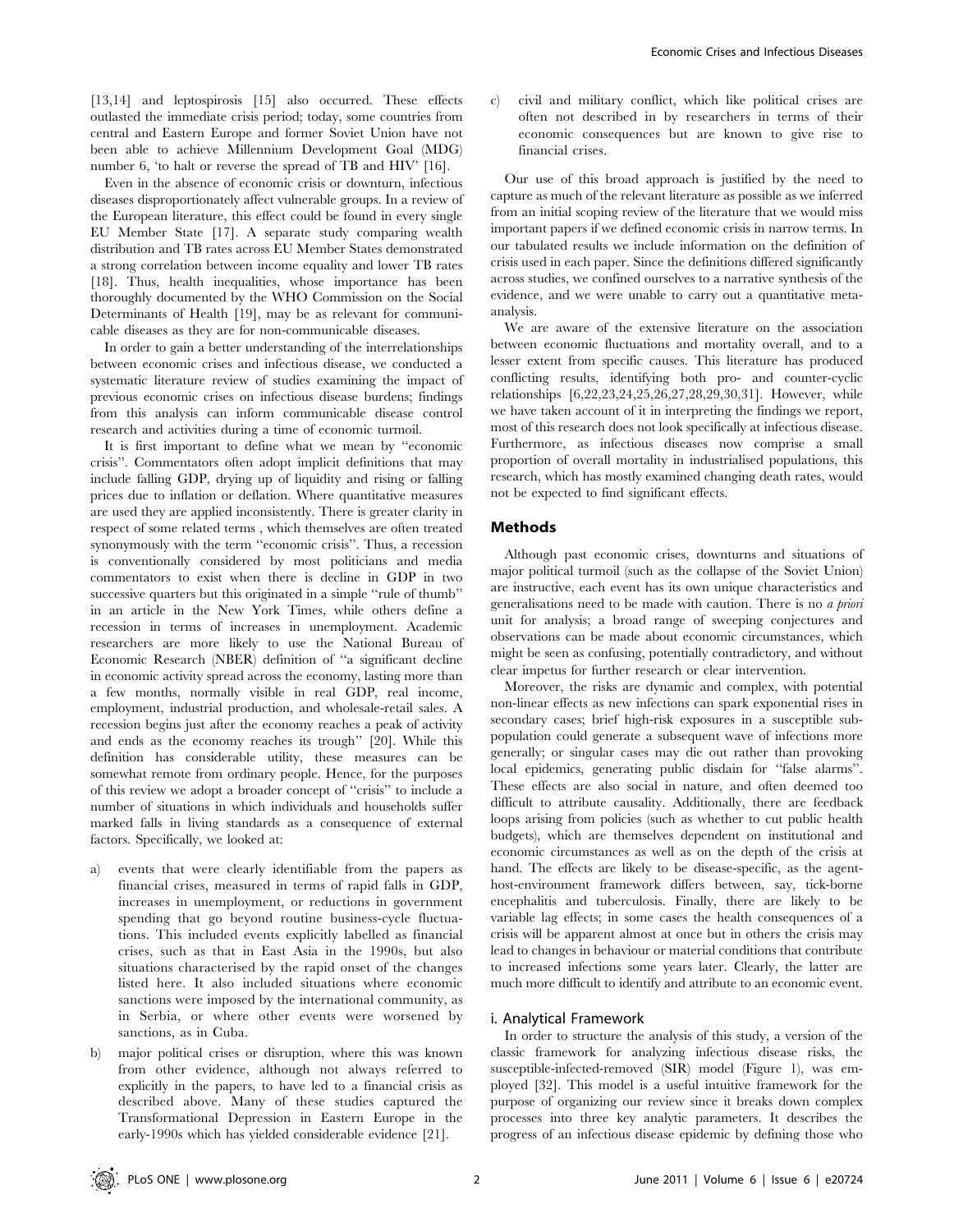

Figure 1. Susceptible, Infectious, Recovered (SIR) Model of Infectious Disease Dynamics. Notes: Selected examples of determinants or drivers of ID transmission risk have been added to the SIR Model; however, they do not represent an exhaustive inventory and are intended to visualize potential impacts of the crises. Arrows represent suggested direction of these impacts. Extensions to the basic model for infectious such as TB can account for how factors that will increase progression are different from those that increase infection (as in the SIR model or susceptible, latent, infected TB models); see for example Blower S, McLean, AR, Porco, TC, et al. The intrinsic transmission dynamics of tuberculosis epidemics. Nature Medicine. 1995;1:815–21. doi:10.1371/journal.pone.0020724.g001

are susceptible to the disease, those who are infected and those who have recovered and are immune. The transition from 'S' (susceptible), to 'I' (infected) depends on the transmissibility of the disease and the rate of contact between susceptible and infected persons where 'I' is the infectious period, including its determinant, the virulence of the pathogen, which determines the rate of death. Finally, 'R' (removed), is the rate of recovery (or death), which is to some degree dependent on the availability of treatments which modify the duration of infectiousness. The rate of transition between these states,  $S$  to  $I$  to  $R$ , determines the course of an infectious disease epidemic. This framework can easily be applied to most common childhood diseases but might not be applicable to others (such as gonorrhoea); thus the SIR model is used here solely to frame the discussion rather than to describe the natural history of disease.

Although the SIR model may lack detail for specific diseases (such as durations of latency, or partial immunity, etc.), it does enable an understanding of how an economic crisis could lead to rises (as well as potential reductions) in infectious disease transmission risk. It allows one to break down the complexities of economic crises to pinpoint key components that may be amenable to further study. For example, the SIR model helps to account for some of the dynamics of infectious disease spread in Eastern Europe during the transformational depression of the 1990s:

Increasing effective contact rates (S to I). tick-borne encephalitis rose because it appears that people in the Baltic States spent more time in rural areas, coming into greater contact with ticks [13]; rises in incarceration placed high-risk groups into highrisk transmission conditions for TB, driving an epidemic in Eastern Europe [33,34].

Greater sub-group susceptibility (S to I). stress related to economic crisis increased high risk behaviour, consumption of alcohol, tobacco, substance abuse, and worse nutrition, all risk factors or the spread of some Ids [35,36,37,38,39,40].

Reductions in treatment access and quality (I to R). drops in government spending shift more costs onto patients and lead to disruptions to treatment and reduced quality of care; migration can lead to losses to follow-up [41,42].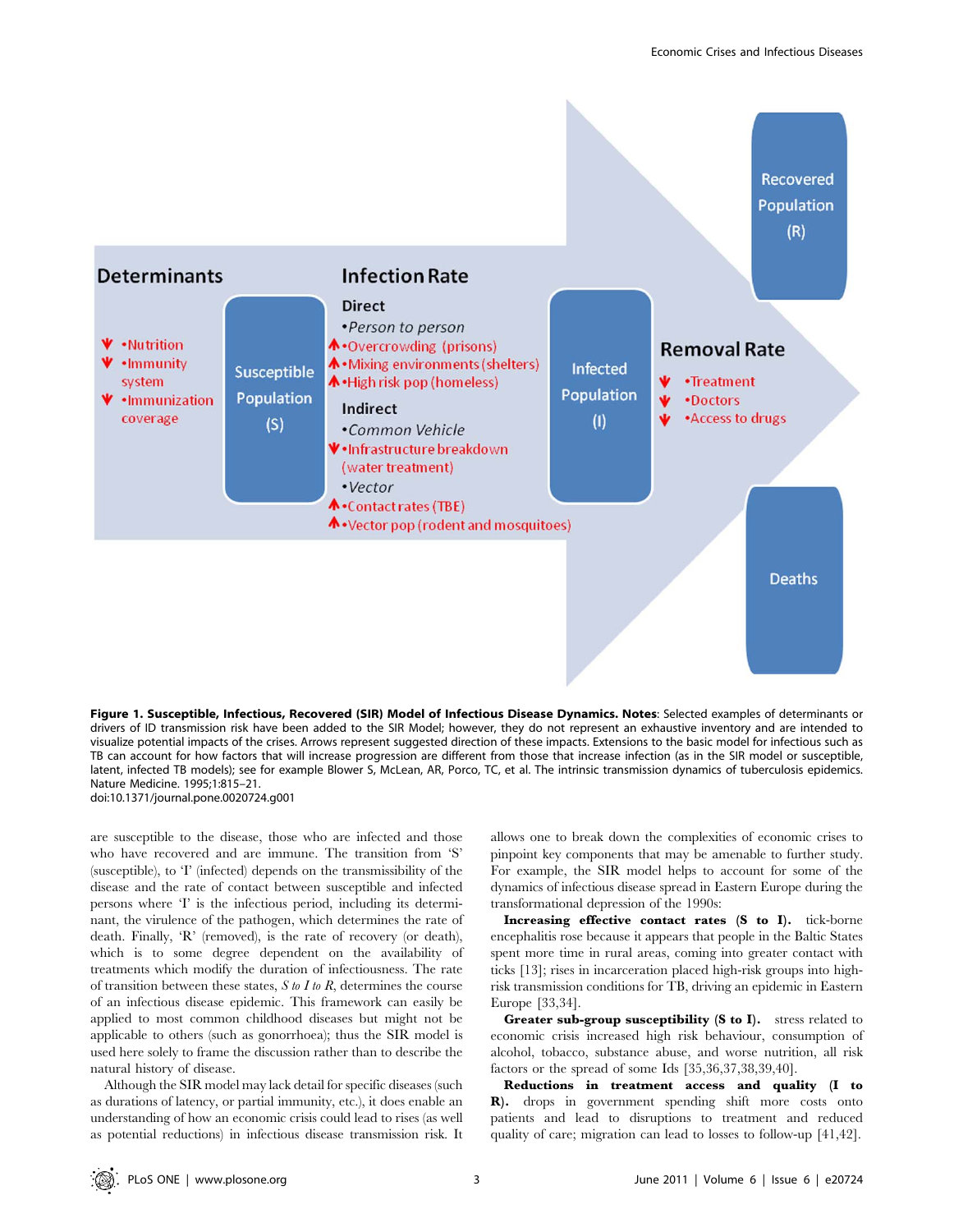By employing the SIR model in this paper we sought to review studies of infectious disease during periods of economic crisis. Our primary interest and focus was on the experiences in middle and high income countries as those of poor countries raise other issues, some arising from their vulnerability in global markets, others from their very weak health infrastructure, and yet others from the particular burden of disease. Because of marked heterogeneity in the evidence, traditional meta-analytic methods to estimate the hazard of infectious disease spread cannot be applied. Rather, we aimed at identifying key pathways and evidence about the effects of crisis on infectious disease control, including risk of epidemics, emergence and excess deaths. To study the potential for emergence of infectious diseases, we sought to detect changes in the size of high-risk populations and degrees of population exposure to high-risk transmission environments that could be provoked by a crisis. For those additional risks attributable to a crisis, we sought to identify potential public health responses that could mitigate risks of infectious disease epidemics.

## ii. Search Strategy

We first searched the literature for available systematic and narrative reviews that assessed the risks of infectious disease epidemics or emergence due to economic crisis. No systematic reviews were found.

We next searched eight electronic databases for primary studies: Medline, Biosis, Cinahl, ECOnlit, Embase, Global Health, Scopus and Web of Science for - articles registered up to November 2010 (dating back to the initial entries of these enginges, e.g. Medline from 1950, Embase from 1947, etc.; see Table 1). Grey literature databases searched included on-line search engines (Google and Google Scholar) and databases of international organizations (World Health Organization, OECD, European Commission, World Bank, UNAIDS, ECDC and individual country public health institutes websites for European countries) (Table 2). The search terms included ''infectious'' and ''communicable'' while, to capture a broad range of effects associated with economic crises and their sequelae, we included the following search terms: economic crisis, fiscal crisis, financial crisis, economic recession, economic depression, economic conditions, economic insecurity, debt, macroeconomic conditions, unemployment, GDP, personnel downsizing, job loss, recession, banking crisis, and business cycle. The complete search strategy is detailed in the Web Annex. Given the complex definitional problems described above, a detailed initial discussion was held among the research team to achieve a shared understanding of the material that would be included, based on the categories of crises identified above.

Inclusion criteria were defined broadly, so as to capture as broad a range of papers as possible initially, but only studies from developed, i.e. high, upper-middle and lower-middle-income nations, as defined by the World Bank [43], were included for the reasons noted above. Qualitative studies, analyses of individual financial markets, and non-English articles were excluded (see Web Annex). Additional exclusion criteria included articles that were qualitative case studies, that did not mention infectious or communicable diseases, and articles not pertaining to economic, financial or political crises (e.g. articles which discussed the impact of poverty on infectious disease transmission, but not in the context of an economic downturn or political crisis).

# iii. Screening of studies and data extraction

The initial database was compiled from the electronic search and duplicates were removed. Two reviewers (MD and MS) screened these citations by title and abstract review. Rare cases of discordance  $(<0.5\%)$  were resolved by consensus. Relevant

citations were organised according to whether they related two key parameters of the SIR model, transmission rate (S to I) or removal rate (I to R). A data entry form was developed and pilot tested in consultation with experts in the area of financial crisis and health. Relevant information from retrieved articles was extracted for a narrative synthesis by two reviewers and summarized in Tables 1 and 2. All selected studies were reviewed by both reviewers and an inter-rater agreement of 100% was obtained for the data.

## iv. Extracting and combining data

We extracted data from each study on the following variables (Web Annex): countries; years examined; study design; measure(s) used to define economic or political crisis; health outcome(s); and key findings. Countries were categorised by level of development, as described above and health effects were categorised into adverse, beneficial, or none. Studies were then mapped onto the SIR model described above.

Substantial differences in methods, data and context of existing studies render a statistical meta-analysis of the findings impossible and limit direct comparison between studies. Ideally, we would have extracted the ''effect size'' of the impact of – however defined – economic crisis for each study. However, in light of the absence of a common metric for assessing crises, the diversity in methodologies, and in outcome indicators, it was impossible to extract statistically determined effect size estimates that could be combined. For instance, a considerable number of studies merely described in broad terms how infectious disease prevalence or mortality evolved during a period of crisis. Other studies employed a more advanced statistical analysis, even though their ''effect size'' estimates cannot be considered as estimates of the true causal impact of the crisis. Thus, as we were unable to apply statistical criteria to the studies, our coding of their outcomes was ordinal, assessing whether the authors of a study identified an increase, decrease, or no change in infectious disease incidence, prevalence, and/or mortality rates as reported in the authors' conclusions or the reported models and data.

#### Results

We identified 230 unique citations from all literature searches, and of these 37 publications were eligible for inclusion (Table 1). The majority  $(n = 28; 76%)$  were descriptive studies, as opposed to analytic studies. The 37 studies were conducted across 27 countries or regions: Out of the 37 studies a total of 30 studies identified adverse infectious disease outcomes, such as an incidence or mortality increases in association with economic crisis; the remaining 7 studies found reductions and/or the absence of a notable, significant effect. In some cases, however, there were also unexpected longer-term benefits of crises, which could not be measured in terms of health outcomes. For example, a rise in infectious disease in Mexico, caused by a deterioration in disease control systems, provided impetus for sweeping healthcare insurance reforms (Seguro Popular) [44].

After observing declining infectious disease mortality in the Great Depression, researchers began to develop ways of conceptualizing and measuring morbidity [45]. There has been speculation that patterns of infectious disease could be influenced by changes in travel and migration, although this is not supported by empirical evidence and the relatively small scale and complexity of any changes, given the now enormous magnitude of global travel, would make research on this issue difficult. Thus, where positive effects were identified, the links were often very tenuous, and the most that can be said is that a crisis can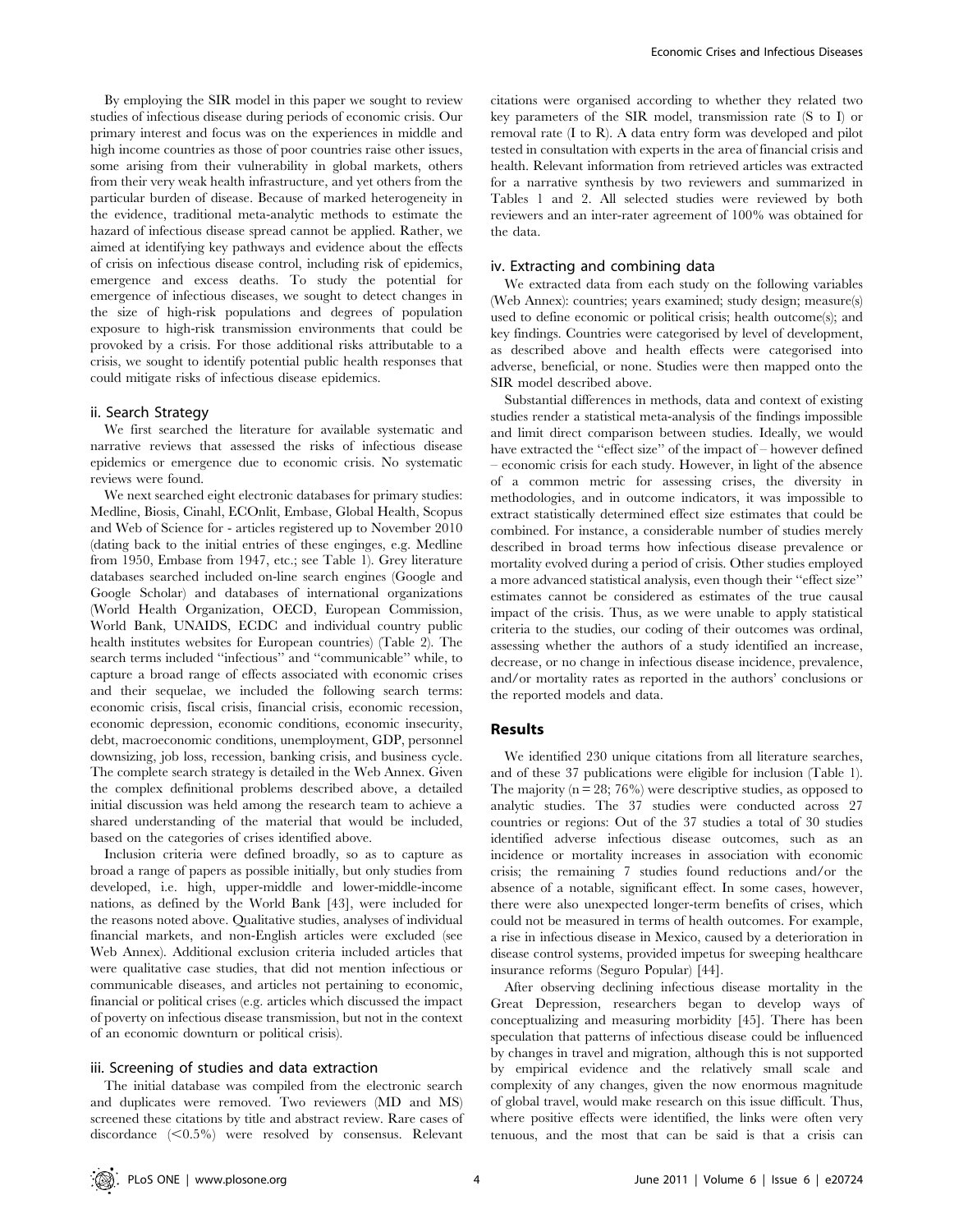Table 1. Summary of literature on the relationship between economic and political crisis and communicable diseases.

| Country                                                        | Years<br>examined              | <b>Study</b><br>design      | Measure of<br>economic or<br>political crisis                                                                                                                    | Health<br>Outcome                                   | <b>Key Findings</b>                                                                                                                                                                                                                                                                                                                                                                                                                                                                                   | Source                                                                              |
|----------------------------------------------------------------|--------------------------------|-----------------------------|------------------------------------------------------------------------------------------------------------------------------------------------------------------|-----------------------------------------------------|-------------------------------------------------------------------------------------------------------------------------------------------------------------------------------------------------------------------------------------------------------------------------------------------------------------------------------------------------------------------------------------------------------------------------------------------------------------------------------------------------------|-------------------------------------------------------------------------------------|
| 1. Central and<br>Eastern Europe                               | 1987-1994                      | Descriptive<br>analysis     | Period of economic,<br>political, and social<br>transition                                                                                                       | Infectious<br>and parasitic<br>disease<br>mortality | Declining trend in mortality from infectious<br>diseases in Croatia. Stable mortality due to<br>ID in Central and Eastern European countries<br>(50% above EU average)                                                                                                                                                                                                                                                                                                                                | Hofmarcher, Croatian<br>Medical Journal1998;<br>$39(3): 241-8$                      |
| 2. Central and<br>Eastern Europe                               | 1991-1998                      | Descriptive<br>analysis     | Period of economic,<br>political, and social<br>transition                                                                                                       | TB and HIV<br>incidence<br>rate                     | Increase in incidence of notified TB (34 to 82.1)<br>in Russian Federation, 49.2 to 122.9 in Kyrgyzstan,<br>55.8 to 114 in Romania, 36.4 to 81.7 in Lithuania)<br>Increase in incidence of HIV infection in IDUs<br>(50-90% increase) in Belarus, Kazakhstan,<br>Moldova, Russian Federation, Ukraine).<br>Increase in syphilis cases from 3000 to 80,000<br>in Ukraine<br>High prevalence of MDR-TB (10.7% Estonia, 9%<br>Latvia, 9% Ivanovo, 6.5% Tomsk Oblasts)<br>High incidence of TB in prisons | Migliori, Monaldi Arch<br>Chest Dis 2002; 57(5-6):<br>285-90                        |
| 3. Central and<br>Eastern Europe                               | 1989-1991                      | Descriptive GNP<br>analysis |                                                                                                                                                                  | Tick-borne<br>encephalitis                          | Lower GNP associated with higher TBE incidence                                                                                                                                                                                                                                                                                                                                                                                                                                                        | Sumilo Reviews in medical<br>virology 2008; 18: 81-95                               |
| 4. Central and<br>Eastern European<br>countries                | 1989-1999                      | Descriptive<br>analysis     | Period of economic,<br>political, and social<br>transition                                                                                                       | TB                                                  | Incidence of TB tripled in Russia in decade after<br>1991: 34 to 92 per 100,000 persons                                                                                                                                                                                                                                                                                                                                                                                                               | Coker et al Lancet<br>2004; 363(9418):<br>1389-1392.                                |
| 5. Central and<br>Eastern Europe                               | 1990s                          | Descriptive<br>analysis     | Period of economic,<br>political, and social<br>transition                                                                                                       | Tick-bone<br>encephalitis<br>(TBE)                  | Increase in incidence of TBE in early 1990s, not<br>seen in neighbouring countries                                                                                                                                                                                                                                                                                                                                                                                                                    | Randolph 2007;<br>Microbes and Infection,<br>10: 209-216.                           |
| 6. Centrally<br>Independent<br>States (former<br>Soviet Union) | 1993-4                         | Descriptive<br>analysis     | Period of economic,<br>political, and social<br>transition                                                                                                       | Diphtheria                                          | Surge in diphtheria cases to highest incidence<br>of 50,425 in 1995. 1989-90 70% increase in<br>diphtheria cases in Soviet Union<br>1992-93<br>290% increase in Russia alone. Epidemic diphtheria<br>reported from all states except Estonia                                                                                                                                                                                                                                                          | Vitek and Wharton;<br><b>Emerging Infectious</b><br>Diseases, 1998, (4):<br>539-550 |
| 7. Croatia, East                                               | 1991-1995                      | Descriptive<br>analysis     | Period of military<br>conflict                                                                                                                                   | TB                                                  | Increase in incidence of childhood TB from rates<br>in 1991 of 4.3 (0-4 years age), 7.6 (5-9 years age),<br>2.9 (10-14 years age), 23.3 (15-19 years age) to 6.3,<br>7.6, 12.7, 12.4 respectively in 2003.                                                                                                                                                                                                                                                                                            | Aberle et al. Pediatrics<br>International<br>2007;49(2):183-9.                      |
| 8. Czech and<br>Slovak Republic                                | 1993-2002                      | Descriptive<br>analysis     | Period of economic,<br>political, and social<br>transition                                                                                                       |                                                     | Salmonellosis Increase in salmonellosis cases per 100,000 between<br>1993 and 2002 from 220.09 to 398.28 in Slovak<br>Republic and 417.65 to 476.4<br>in Czech Republic                                                                                                                                                                                                                                                                                                                               | Gulis BMJ 2005; 331:<br>$213 - 5$                                                   |
| 9. Eastern Europe 1990-1992<br>and former Soviet<br>Union      |                                | Descriptive<br>analysis     | Period of economic,<br>political, and social<br>transition                                                                                                       | TB                                                  | Steady increase in TB mortality in Romania, Armenia,<br>Kyrgystan, Latvia, Lithuania, Moldova, Turmenistan                                                                                                                                                                                                                                                                                                                                                                                            | Raviglione<br>Tubercle and Lung<br>Disease 1994; 75: 400-16                         |
| 10. Eastern<br>European and<br>former Soviet<br>Union          | 1992-2002                      | regression                  | Multivariate Change in GDP, years<br>of an International<br>Monetary Fund<br>programme, dummy<br>for IMF lending<br>programme, size of<br>IMF Ioan, urbanization | Tuberculosis                                        | IMF program participation was associated with<br>increases in tuberculosis incidence, prevalence,<br>and mortality by 13.9%, 13.3%, and 16.6%.<br>Decrease in tuberculosis mortality rates of 30.7%<br>associated with exiting the IMF programs.                                                                                                                                                                                                                                                      | Stuckler D, King LP,<br>Basu S. PLoS Med<br>2008;5(7):e143.                         |
| 11. Estonia                                                    | 1987-1990<br>and 1999-<br>2000 | Descriptive<br>analysis     | Period of economic,<br>political, and social<br>transition                                                                                                       | Infectious<br>diseases<br>mortality                 | Ethnic difference seen between Estonians and Russians- Leinsalu J Epi Comm<br>greater increase in deaths due to<br>infectious diseases (and all other causes of<br>death) than ethnic Estonians                                                                                                                                                                                                                                                                                                       | Health 2004; 58:583-89                                                              |
| 12. Central and<br>Eastern European<br>countries $(n = 15)$    | 1980-2006                      | Multivariate<br>regression  |                                                                                                                                                                  | Excess TB<br>cases and TB<br>mortality              | Strong linear association between GDP decline<br>over the period of recession and excess TB<br>cases (r2 = 0.94, p>0.001) and deaths (r2 = 0.94, p<0.001) Society 2010; 7(52):                                                                                                                                                                                                                                                                                                                        | Arinaminpathy/Dye<br>Journal of the Royal<br>1559-69                                |
| 13. European<br>Union countries<br>(26)                        | 1970-2007                      | regression                  | Multivariate 1% increase in<br>unemployment<br>Mass unemploy-<br>ment $(>\!\!3\%$ rise)                                                                          | Age-<br>standardised<br><b>TB Mortality</b><br>Rate | No significant effects                                                                                                                                                                                                                                                                                                                                                                                                                                                                                | Stuckler et al. Lancet<br>2009; 374 (9686):<br>315023                               |
| 14. Germany                                                    | 1980-2000                      | regression                  | Multivariate State unemployment<br>rate                                                                                                                          | Pneumonia                                           | 1% rise in unemployment rate associated with 3.65%<br>and influenza decrease in mortality rate in males, 3.07% decline in<br>both sexes (non-significant for females) in static model.<br>In dynamic model, only significant decline (1.38%) in<br>females. Three times stronger effect in over-65 s.                                                                                                                                                                                                 | Neumayer; Social<br>Science & Medicine<br>2004; 58(6): 1037-47                      |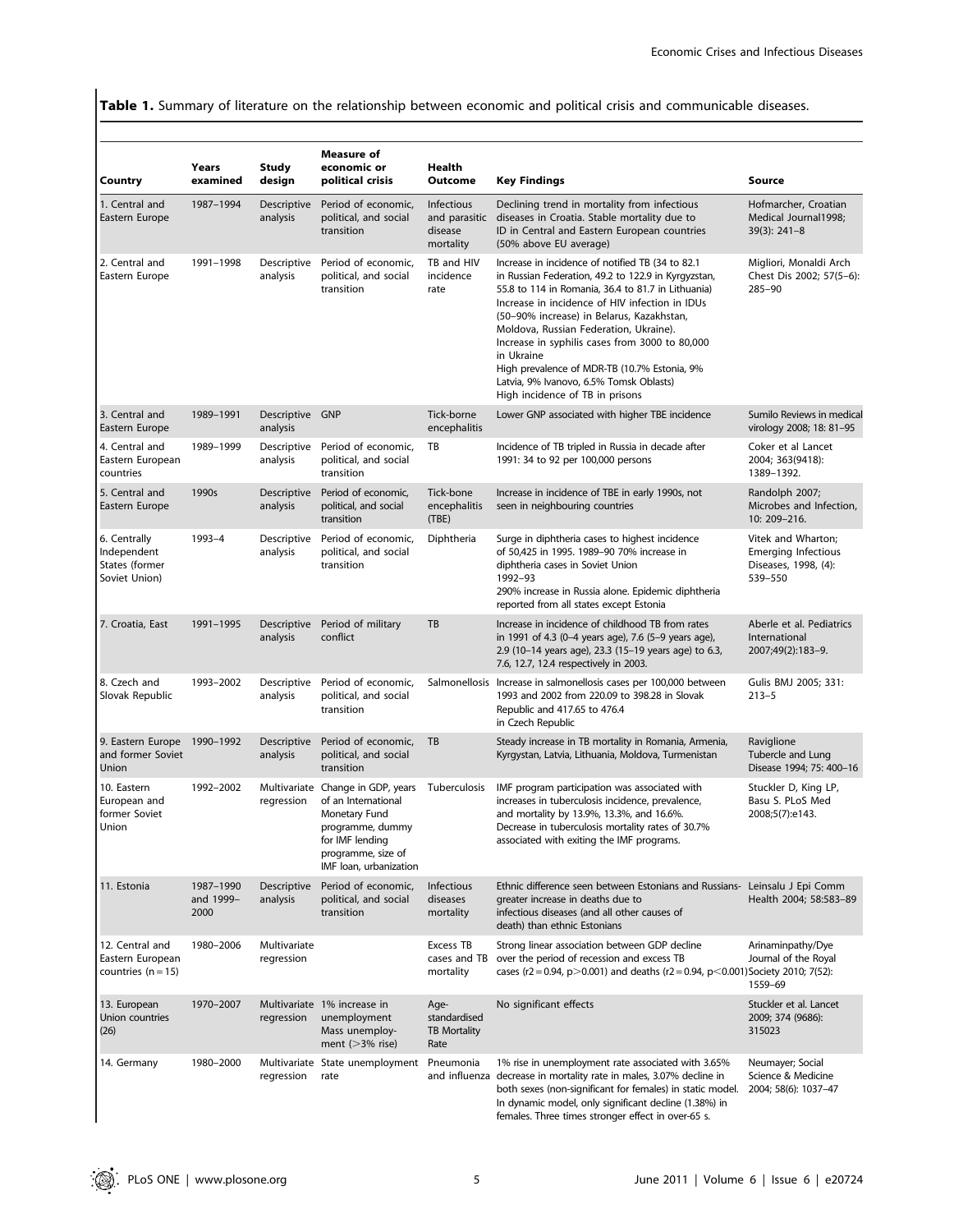# Table 1. Cont.

|                                                 | Years                    | <b>Study</b>                        | <b>Measure of</b><br>economic or                                                                                                                                                                                     | Health                                         |                                                                                                                                                                                                                                                                                                                                                                                                                                                                                                                                                                                                                                                                                                                                                                                                            |                                                                |
|-------------------------------------------------|--------------------------|-------------------------------------|----------------------------------------------------------------------------------------------------------------------------------------------------------------------------------------------------------------------|------------------------------------------------|------------------------------------------------------------------------------------------------------------------------------------------------------------------------------------------------------------------------------------------------------------------------------------------------------------------------------------------------------------------------------------------------------------------------------------------------------------------------------------------------------------------------------------------------------------------------------------------------------------------------------------------------------------------------------------------------------------------------------------------------------------------------------------------------------------|----------------------------------------------------------------|
| Country                                         | examined                 | design                              | political crisis                                                                                                                                                                                                     | Outcome                                        | <b>Key Findings</b>                                                                                                                                                                                                                                                                                                                                                                                                                                                                                                                                                                                                                                                                                                                                                                                        | Source                                                         |
| 15. Japan                                       | 1950-2002                | Descriptive<br>analysis             | GDP and national<br>unemployment rate                                                                                                                                                                                | Pneumonia<br>mortality<br>rate                 | Negative correlation in both males and females<br>(greater in males than in females) of deaths from<br>pneumonia with unemployment ( $p$ <0.001 and<br>$p$ <0.05). No significant association with GDP.                                                                                                                                                                                                                                                                                                                                                                                                                                                                                                                                                                                                    | Granados Demography<br>2008; 45(2): 323-43                     |
| 16. OECD countries 1960-1997                    |                          | Multivariate National<br>regression | unemployment rate                                                                                                                                                                                                    | pneumonia                                      | Influenza and Deaths from influenza and pneumonia decrease<br>by 1.1% with a 1% increase in national unemploy-<br>ment rate.                                                                                                                                                                                                                                                                                                                                                                                                                                                                                                                                                                                                                                                                               | Gerdtham Economics<br>and Human Biology<br>2006; 4(3): 298-316 |
| 17. Romania                                     | 1990-1998                | Descriptive<br>analysis             | Period of economic,<br>political, and social<br>transition                                                                                                                                                           | to AIDS                                        | Mortality due Increase in mortality in 5-9 years olds due<br>mainly to AIDS                                                                                                                                                                                                                                                                                                                                                                                                                                                                                                                                                                                                                                                                                                                                | Dolea JECH 2002; 56:<br>444-9                                  |
| 18. Romania                                     | 1980-98 and<br>1990-2004 | Descriptive<br>analysis             | War and population<br>migration                                                                                                                                                                                      | Human<br>Trichinellosis                        | Increase in incidence from 19.6 per 100,000<br>persons in 1980-89 to 71.8 in 1990-2004                                                                                                                                                                                                                                                                                                                                                                                                                                                                                                                                                                                                                                                                                                                     | Blaga Am J Trop Med<br>2007; 76(%):983-86                      |
| 19. Russia                                      | 1988-94,<br>1999-2000    | Descriptive<br>analysis             | Post communism<br>economic recession-<br>% decrease in GDP                                                                                                                                                           | <b>Infectious</b><br>and parasitic<br>diseases | Increase in causes of death due to infectious<br>and parasitic diseases in Russia by 9900 cases<br>in 1990-94                                                                                                                                                                                                                                                                                                                                                                                                                                                                                                                                                                                                                                                                                              | Kontorovich 2001;<br>Communist and Post-<br>communist studies  |
| 20. Russia                                      | 1990-94                  | Descriptive<br>analysis             | Collapse of Soviet<br>Union 1991- decline<br>in average per capita<br>real income by 2/3<br>between 1990-5                                                                                                           | Pneumonia<br>and influenza                     | Increase in pneumonia and influenza by 135.5%.                                                                                                                                                                                                                                                                                                                                                                                                                                                                                                                                                                                                                                                                                                                                                             | Notzon 1998 JAMA                                               |
| 21. Southeast Asia 1990s                        |                          | Descriptive<br>analysis             | Period of East Asian<br><b>Financial Crisis</b>                                                                                                                                                                      | HIV/AIDS,<br><b>STIs</b>                       | Thailand-54% reduction in health promotion and<br>33% reduction in HIV/AIDS budget. Increase in CSW.<br>Increase in AIDS patients reported from 40.89 per<br>100,000 in 1997 to 43.6 in 1998                                                                                                                                                                                                                                                                                                                                                                                                                                                                                                                                                                                                               | Hopkins Health Policy<br>2006; 75: 347-57                      |
| 22. Southeastern<br>Europe and Balkans1990-95   | 1963-1968                | Descriptive<br>analysis             | Transition from<br>communism to<br>capitalism, civil wars                                                                                                                                                            | Trichinellosis                                 | Threefold increase in number of cases in Romania<br>1963-8 v.s. 1969-86                                                                                                                                                                                                                                                                                                                                                                                                                                                                                                                                                                                                                                                                                                                                    | Cuperlovic Veterinary<br>Parasitology 2005; 132:<br>159-166    |
| 23. South Korea                                 | 1990-2002                | Descriptive<br>analysis             | Mortality rates before<br>and after recession<br>(1997) GDP decline<br>from $5-10%$ to<br>$-6.7\%$ in 1998<br>Unemployment rate<br>increase by 5.8%<br>1997-1999<br>Reduction in<br>household income<br>by 6.7% 1998 | Pneumonia                                      | Age 1-34: Decline in infectious diseases and parasites<br>and influenza (1.20 rate ratio 1998/1996 decreased to 0.93 rate<br>ratio 2002/1996 in males and 0.96 decreased to 0.61<br>in females).<br>Age 35-64: increase in rate ratio between 1998-2000<br>of approx 40–70%, then decline to $\frac{3}{4}$ 1996 level by<br>2002 for pneumonia. Step-wise decrease in TB mortality<br>rates and rate ratio between 1998/1996 and 2002/1996<br>(0.91 to 0.62 in males and 0.82 to 0.56 in females).<br>Age 65-79: Smaller but still step-wise decrease in TB<br>mortality rates and rate ratio between 1998/1996 and<br>2002/1996 (0.93 to 0.75 in males and 0.95 to 0.81 in<br>females). Increase in rate of deaths due to pneumonia<br>in males and females between 1998 and 2000<br>followed by decline. | Khang; Int J Epi 2005; 34:<br>1291-1301                        |
| 24. United States                               | 1950-1975                | Descriptive<br>analysis             | Unemployment<br>variation in United<br><b>States</b>                                                                                                                                                                 | Pneumonia                                      | Little variation in deaths from pneumonia and<br>and influenza influenza over this time period. Unemployment<br>only accounts for 1.07% of business cycle<br>variation of death rate.                                                                                                                                                                                                                                                                                                                                                                                                                                                                                                                                                                                                                      | Eyer Int J Health Services<br>1977; 7(1): 125-50               |
| 25. United States, 1974-1995<br><b>New York</b> |                          | Cost of<br>illness<br>analysis      | Reduction in<br>Department of Health<br>budget by 20%                                                                                                                                                                | TB                                             | Closure of 6 of 14 chest clinics<br>52,000 excess cases TB<br>Increase in drug resistant TB by 13%<br>Increase in homeless population (at increased<br>TB risk) from 7584 to 23494<br>20% excess cases HIV<br>Cost of excess TB cases- \$500 million<br>Cost of excess HIV cases- \$4.7 billion                                                                                                                                                                                                                                                                                                                                                                                                                                                                                                            | Freudenberg; Am J Pub<br>Health 2006; 96(30): 424              |
| 26. United States. 2007<br>California           |                          | Descriptive<br>analysis             | Period of housing<br>crisis                                                                                                                                                                                          | <b>West Nile</b><br>virus                      | Outbreak of West Nile Virus- 140 cases                                                                                                                                                                                                                                                                                                                                                                                                                                                                                                                                                                                                                                                                                                                                                                     | Reisen 2008 Emerging<br><b>Infectious Diseases</b>             |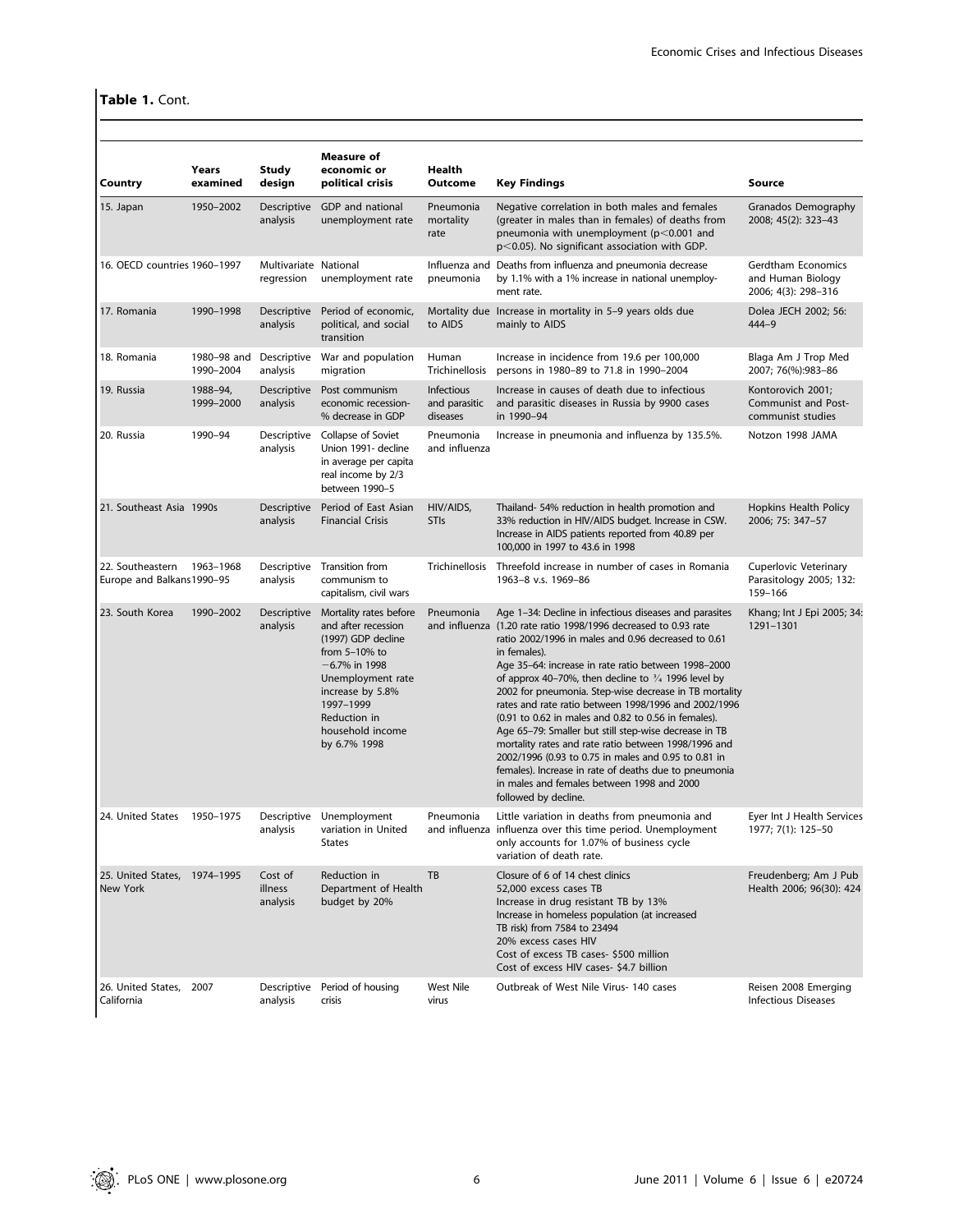# Table 1. Cont.

| Country                      | Years<br>examined | Study<br>design                | <b>Measure of</b><br>economic or<br>political crisis                                                                                               | Health<br><b>Outcome</b>                                                                           | <b>Key Findings</b>                                                                                                                                                                                                                                                                                                                                                                                                                                                                                                                                                                                                                                     | Source                                                                                     |
|------------------------------|-------------------|--------------------------------|----------------------------------------------------------------------------------------------------------------------------------------------------|----------------------------------------------------------------------------------------------------|---------------------------------------------------------------------------------------------------------------------------------------------------------------------------------------------------------------------------------------------------------------------------------------------------------------------------------------------------------------------------------------------------------------------------------------------------------------------------------------------------------------------------------------------------------------------------------------------------------------------------------------------------------|--------------------------------------------------------------------------------------------|
| 27. United States            | 1980-1982         | Econo-<br>metric<br>study      | GNP decline from<br>$-0.4$ to $-1.7$ ,<br>unemployment<br>increase from 7.1%<br>to 9.7%, increase in<br>Consumer Price Index<br>from 88.7 to 288.6 | Upper-<br>respiratory<br>problems,<br>genitor-<br>urinary<br>infections,<br>TB, syphilis,<br>rates | 8% suffered from upper-respiratory problems<br>$\sim$ 7% suffered from genito-urinary infections<br>Tuberculosis rate increase<br>Congenital syphilis rose 164%<br>Colorado state reported a 6% drop in the proportion<br>of fully immunized two year olds.<br>The health status and risks for children appeared<br>Immunization affected which was attributed to a combination of<br>circumstances that included serious recession, increased<br>poverty rates for households with children and<br>diminished health benefits and social support services.                                                                                             | Miller 1984 World<br>Development Report                                                    |
| 28. Uzbekistan               | 1996              | trial                          | Randomized Period of economic,<br>political, and social<br>transition                                                                              | Diarrheal<br>diseases                                                                              | High diarrheal disease rates were caused by drinking<br>water contamination. Deterioration of water treatment<br>and distribution systems resulted in cross-connections<br>between drinking water lines and sewer.                                                                                                                                                                                                                                                                                                                                                                                                                                      | Semenza et al., Am J. Trop.<br>Hyg 1996;59(6)941-946.                                      |
| 29. Cuba                     | 1980-1996         | <b>Descriptive</b><br>analysis | Period of economic<br>decline; U.S. Embargo diseases                                                                                               | Infectious                                                                                         | Decrease in population covered by chlorinated water<br>system from 98% in 1988 to 26% in 1994. Mortality<br>from diarrhoeal diseases rose from 2.7 per 100,000<br>persons in 1989 to 6.8 in 1993.<br>Outbreak of Guillian Barre secondary to enteric<br>infections in areas that lost chlorination.<br>Rising incidence TB from 5.5 per 100,000 in 1990 to 15.3<br>in 1994.<br>48% increase in TB deaths between 1992 and 1993.<br>67% increase in infectious and parasitic diseases deaths<br>(8.3 to 13.9 per 100,000) between 1989 and 2003<br>77% increase in deaths due to influenza and pneumonia<br>(23.0 to 40.7 percent) between 1989 and 2003 | Garfield R, Santana S.<br>American Journal of<br><b>Public Health</b><br>1997;87(1):15-20. |
| 30. Cuba                     | 1989-1995         | <b>Descriptive</b><br>analysis | Period of economic<br>decline                                                                                                                      | Infectious<br>diseases                                                                             | Increase in ID proportional mortality in 1989 from<br>8.3 per 100,000 to 13.4 in 1995.<br>Rates of morbidity due to respiratory diseases, acute<br>diarrhoeal diseases, STIs, infectious neuro, TB (5.1 per<br>100,000 in 1990 increased to 14.1 in 1995), leptospirosis                                                                                                                                                                                                                                                                                                                                                                                | Ochoa Int J Health<br>Services 1997; 27(4):<br>791-807                                     |
| 31. Cuba                     | 1989-1993         | <b>Descriptive</b><br>analysis | Period of economic<br>decline                                                                                                                      | Diarrhoea,<br>hepatitis A,<br>venereal<br>diseases                                                 | Rise in diarrhoea, hepatitis A and venereal diseases                                                                                                                                                                                                                                                                                                                                                                                                                                                                                                                                                                                                    | Kuntz 1994 Int J Health<br>Serv.                                                           |
| 32. Mexico                   | 1994-1995         | regression                     | Multivariate GDP growth rate                                                                                                                       | Commu-<br>nicable<br><b>Diseases</b>                                                               | Communicable disease mortality rates increased in the<br>1994-96 period by 5-6%.                                                                                                                                                                                                                                                                                                                                                                                                                                                                                                                                                                        | Cutler et al Journal of<br>Public Economics 2002,<br>84: 279-303                           |
| 33. Peru                     | 1978-1996         | Descriptive<br>analysis        | Peru economic crash<br>in late 1980s- GPD fell<br>by 30%, real wages<br>fell by 80%                                                                | Malaria,<br>measles,<br>cholera                                                                    | 1.5% of the population infected with cholera in 1991,<br>increases in malaria cases between 1989-1996, measles<br>epidemic 1992 (263 deaths). However unlikely to<br>account for high infant mortality during this period,<br>due to lack of magnitude and timing.                                                                                                                                                                                                                                                                                                                                                                                      | Paxson: World Bank<br>Economic Review 2005;<br>19(2): 203-223                              |
| 34. Serbia                   | 1992-1995         | Descriptive<br>analysis        | <b>UN Economic</b><br>sanctions, Loss of<br>trade, 31% drop in<br>income                                                                           | Infectious<br>diseases                                                                             | Statistically significant effect of war and sanctions<br>(WAS) on mortality due to infectious diseases in men<br>aged 15-24 and 25-34 yrs. Overall male and female<br>mortality from infectious diseases was significantly<br>higher on the basis of the trend for the preceding period.                                                                                                                                                                                                                                                                                                                                                                | Vlajinac 1997 J<br><b>Epidemiol Community</b><br>Health                                    |
| 35. Serbia                   | 2001-2002         | Descriptive<br>analysis        | War in former<br>Yugoslavia                                                                                                                        | <b>Trichinellosis</b>                                                                              | Rise in trichinellosis incidence                                                                                                                                                                                                                                                                                                                                                                                                                                                                                                                                                                                                                        | Djordjevic<br>J Parasitology 2003;<br>89(2): 226                                           |
| 36. Serbia, Kosovo 1999-2000 |                   | Descriptive<br>analysis        | Period following<br>military conflict                                                                                                              | Tularemia                                                                                          | Outbreak of tularaemia pharyngitis (327 cases)                                                                                                                                                                                                                                                                                                                                                                                                                                                                                                                                                                                                          | Reintjes; Emerging<br>Infectious Diseases, 2002,<br>$8:69 - 73$                            |
| 37. South Africa             | 1994              | Descriptive<br>analysis        | Period of transition<br>to democracy                                                                                                               | <b>HIV</b>                                                                                         | Increase in HIV prevalence in South Africa                                                                                                                                                                                                                                                                                                                                                                                                                                                                                                                                                                                                              | Parkhurst 2004 Soc Sci<br>Med 59:1913-24                                                   |

doi:10.1371/journal.pone.0020724.t001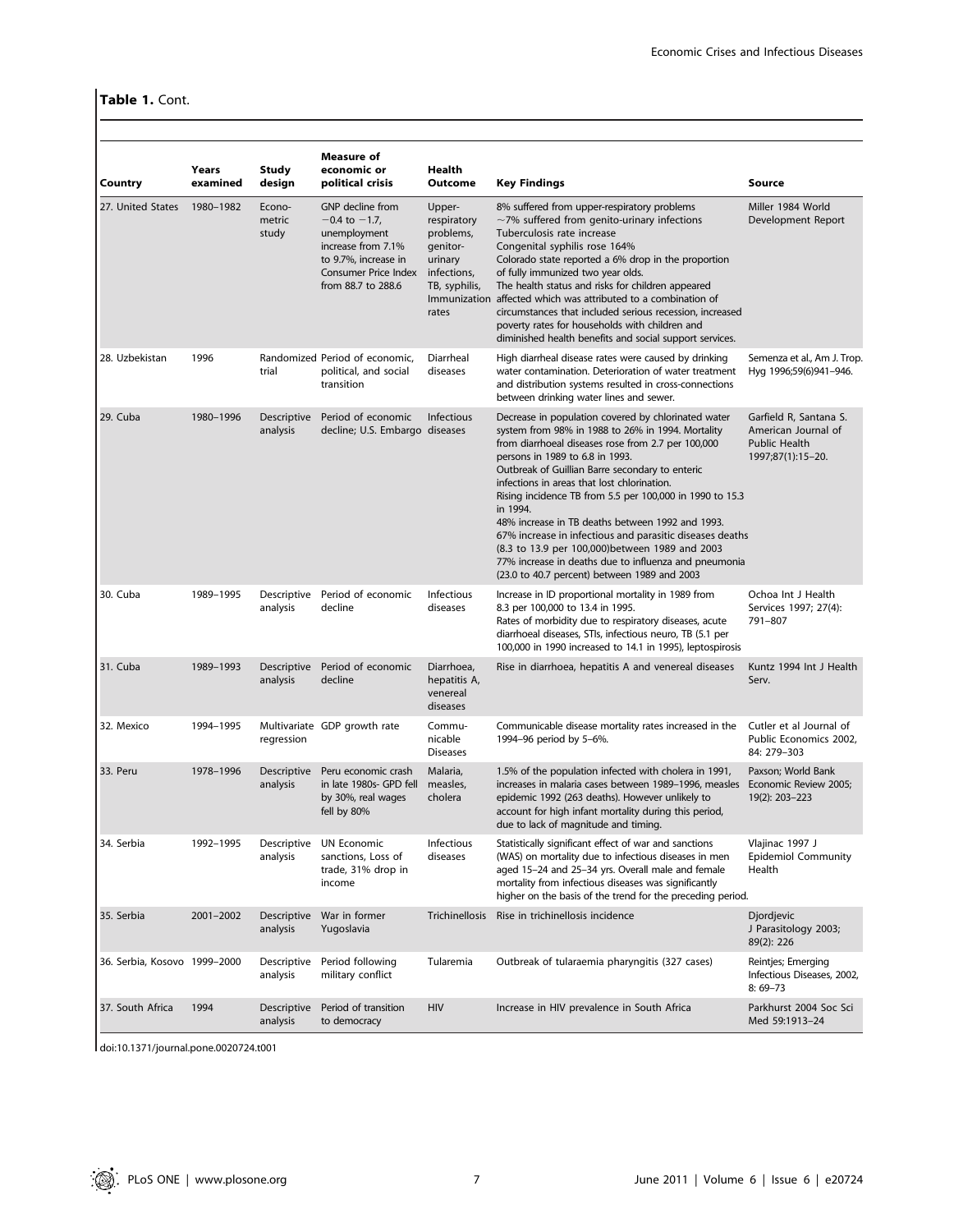Table 2. Grey Literature and commentaries.

| Measure of<br>economic or<br>political crisis       | Country/<br>setting | Years<br>studied | Health<br>outcome                     | <b>Study</b><br>design        | <b>Findings</b>                                                                                                                                                                                 | Source                                                                                                                                                                                                                                |
|-----------------------------------------------------|---------------------|------------------|---------------------------------------|-------------------------------|-------------------------------------------------------------------------------------------------------------------------------------------------------------------------------------------------|---------------------------------------------------------------------------------------------------------------------------------------------------------------------------------------------------------------------------------------|
| Economic<br>recession in<br>SE Asia                 | SE Asia             | 2000             | <b>HIV/AIDS</b>                       | Descriptive<br>trend analysis | Reduction in HIV/AIDS budget by 24% in<br>Thailand in 1998, by 50% in Indonesia in 1999,<br>but no significant changes in morbidity patterns                                                    | <b>USAID 2000.</b>                                                                                                                                                                                                                    |
| Current economic<br>downturn, 5%<br>decrease in GDP | World               | 2009             | <b>HIV/AIDS</b>                       | Descriptive<br>trend analysis | Possible interruption of treatment and hence<br>resistance, denial of treatment. Increase in<br>transmission and TB risk as a result.                                                           | UNAIDS. The global economic crisis<br>and HIV prevention and treatment<br>programmes: vulnerabilities and<br>impact. Geneva: UNAIDS and World<br>Bank, Global HIV/AIDS program, 2009.                                                 |
| <b>Financial Crisis</b>                             | Global              | 2009             | Non-<br>specific                      | Descriptive<br>trend analysis | Recommended action plan for countries<br>in order to mitigate the health impact of<br>the financial crisis.                                                                                     | WHO. Financial Crisis and Global Health:<br>Report of a high-level consultation.<br>Geneva, 2009.                                                                                                                                     |
| Global Recession                                    | Global              | 2009             | Non-<br>specific                      | Descriptive<br>trend analysis | Exploratory analysis of the impact of economic<br>crisis on global health and the role that global<br>health actors could play.                                                                 | The Lancet, 2009, Vol. 373, January 31,<br>The global financial crisis: an acute<br>threat to health. Horton, R.                                                                                                                      |
| <b>Financial Crisis</b>                             | Global              | 2009             | Non-<br>specific                      | Descriptive<br>trend analysis | The editorial lists the challenges that will be<br>faced by the health sector due to the financial<br>crisis. It covers a wide range of challenges and<br>gives advice to health professionals. | EDITORIAL. Social Medicine, 2009; 83 -<br>Volume 4, Number 2, The Economic<br>Crisis and Public Health, Barry S. Levy,<br>Victor W. Sidel                                                                                             |
| <b>Financial Crisis</b>                             | <b>USA</b>          | 2008             | Non-<br>specific                      | Descriptive<br>trend analysis | Significantly lowered number of dispensed<br>prescription drugs.                                                                                                                                | Saul S. In sour economy, some scale back<br>on medications. New York Times, October<br>22, 2008. Available at: http://ww.nytimes.<br>com. Accessed on October 22, 2008.                                                               |
| <b>Financial Crisis</b>                             | <b>USA</b>          | 2008             | General                               | Descriptive<br>trend analysis | According to the survey conducted by<br>University of New Hampshire survey centre, 1/3<br>of Americans had problems paying medical bills<br>and or were unable to afford health care.           | 2. Lazar K. Medical costs still burden<br>many despite insurance: Mass. survey<br>finds people in debt, skimping on care.<br>Boston Globe, October 23, 2008. Available<br>at: http://www.boston.com. Accessed on<br>October 23, 2008. |
| <b>Financial crisis</b>                             | Interna-<br>tional  | 2010             | Financing<br>for HIV/AIDS<br>policies | Short survey                  | Concerns regarding the possibility of decreases<br>in HIV/AIDS funding. Examples given are Italy<br>and Ireland who have reduced assistance for<br>global HIV/AIDS programmes                   | Voelker R. One Casualty of Global<br>Economic Crisis: Uncertain Finances<br>for HIV/AIDS Programs. JAMA 2010;<br>303(3): 259-61                                                                                                       |

doi:10.1371/journal.pone.0020724.t002

sometimes act as a wake-up call for society to address an issue that would otherwise be neglected.

## i. Transition Rate (Susceptible to Infected)

We found evidence that crises often increased direct and indirect contact rates among human hosts or common vehicles and between human hosts and disease vectors (Figure 1) [13,34,46,47]. We also observed that crises can lead to changes in host behaviour that decrease host immunity [30,48,49,50,51,52].

As concerns direct human-to-human transmission, economic downturns may lead to increased crime, especially against property (although this can be mitigated by effective policing [53] and by increased social welfare spending, as occurred in the Great Depression [54]), as well as to increased prison populations. Prisons, in turn, have been shown to act as incubators for tuberculosis, for example, with overcrowding playing a key role, and subsequent spill-overs to the general population [12,13,34,55]. Indirect transmission through a common vehicle was documented in Uzbekistan subsequent to the breakup of the former Soviet Union [56]. High diarrheal disease rates during the summer months were recorded in Nukus, an administrative centre of a region in Uzbekistan. A randomized intervention trial using home chlorination pinpointed the source of these high disease rates: crossconnections between the municipal water distribution system and sewer lines were implicated as the common vehicle in disease transmission. Leaky pipes and lack of water pressure are

manifestations of a failing infrastructure, mismanaged during times of economic hardship, which can cross-contaminate the drinking water supply. The political, social and economic upheaval at the time resulted in deterioration of water treatment and distribution systems in Uzbekistan, with serious implications for public health.

Environmental changes in vector habitats may occur due to economic downturns, which could increase contact rates between humans and disease vectors. One study found that mortgage foreclosures in the Californian housing market in California in 2007 caused homes with swimming pools to be abandoned, increasing breeding habitats for mosquitoes. This was linked to an unexpectedly early seasonal increase in West Nile Virus cases [46]. A study of the economic crisis in Kosovo in 1999–2000 found that economic dislocation resulted in the abandonment of food stores. Subsequent rises in rodent populations led to the emergence of tularaemia [47]. An ecologic study suggested that people in Central and Eastern Europe who returned to subsistence agricultural productions, in particular mushroom harvesting, were at greater risk of tick-borne encephalitis [13].

Behavioural changes induced by economic downturns may lead to increased exposure to disease. Loss of income, involuntary unemployment and job insecurity appear to lead to increased tobacco consumption, substance abuse and hazardous drinking, all of which could impair immunity [52]. For example, tobacco use increases the immediate risk of TB mortality and longer-term risk of TB spread and reactivation [35,51]. Alcohol can increase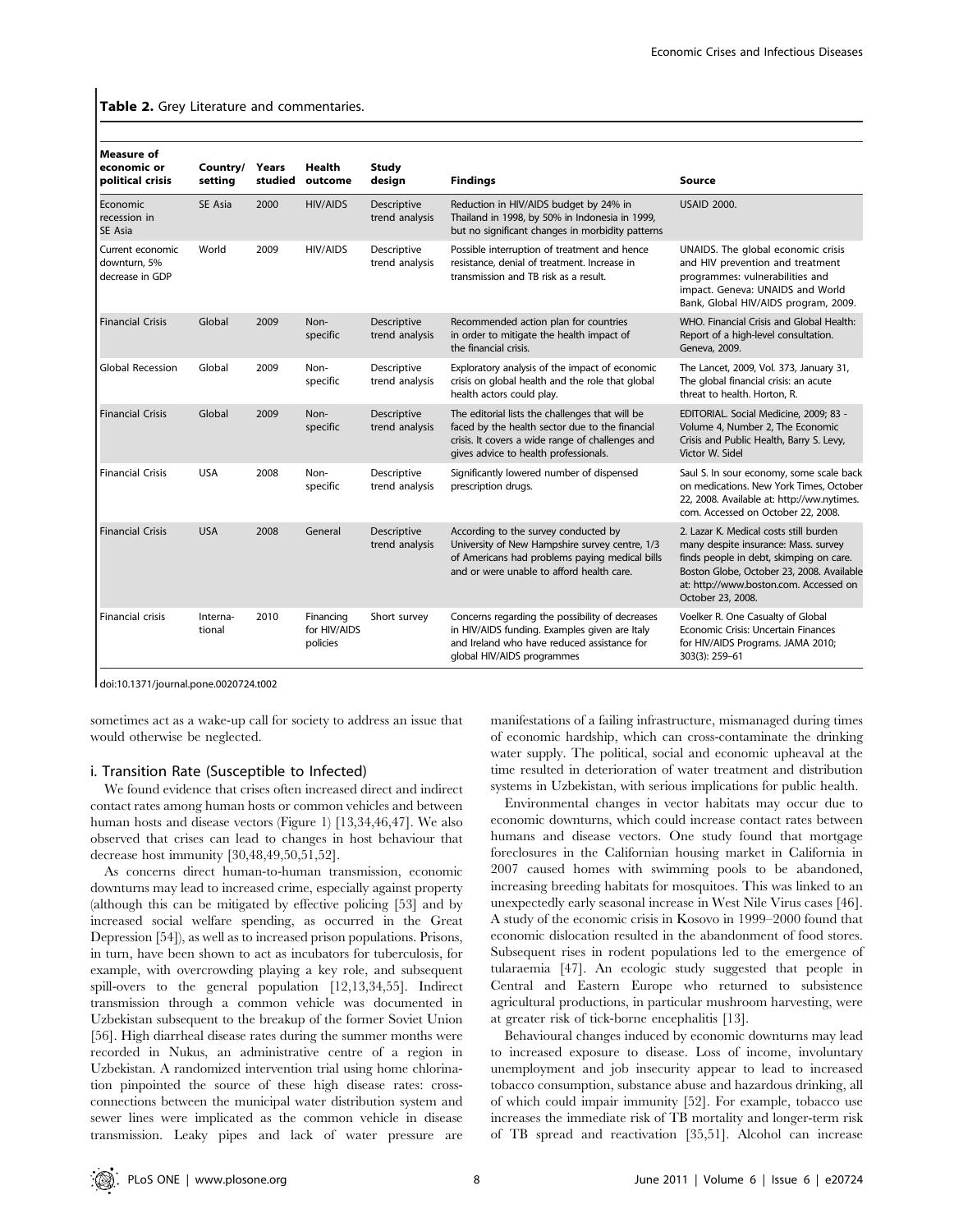susceptibility to some infectious diseases, such as pneumonia and tuberculosis [38]. However, some research has suggested that risky behaviours associated with affluent lifestyles can decrease during recessions [27,57], depending on the price and availability of the substances in question [30,45]. The implications for infectious disease are not, however, known.

Other factors may also reduce immunity during an economic downturn, but the links are indirect. There is some evidence linking stress to impaired immunological status, by virtue of the cortisol response, increasing susceptibility to certain infectious diseases, [49] [48] although responses to stress vary greatly between individuals [58]. Meanwhile, governments which do not provide food subsidies to indigent populations when faced with rising food prices risk impairing nutrition, a risk factor for several infectious diseases that appears to reflect weakening immunological defences against latent infections, for example, reactivation of tuberculosis [38].

## ii. Recovery Rate (Infected to Recovered)

We found evidence for reduced treatment efficacy and availability; delays prior to accessing therapy arising from reduced detection or longer periods to initiate treatment; development of resistance and reduced treatment adherence; and evidence for higher mortality (albeit reducing the infectious period) (Figure 1).

Much of the evidence relates, on the supply side, to public provision of healthcare services, and on the demand side, to citizen access to the healthcare system. Most of the papers we identified addressed the former. In periods of economic crisis, countries tend to reduce public spending, either to accommodate a tightened fiscal environment, or to adhere to the terms of loans from international donors. Public spending cuts may affect health adversely. One study, for example, suggested that recipients of International Monetary Fund (IMF) loans experienced reductions in public spending (roughly 7.7%), which led to fewer doctors per capita (7.5%) and slower progress in rolling out the WHOrecommended DOTS programme for TB (45%). Overall, loan recipients experienced increases in TB incidence (13.9%), prevalence (13.3%) and mortality (16.6%).

This trend is not only related to nations in receipt of loans. One study reported how closure of health district health centres due to budget cuts during New York City's fiscal crisis in the 1990s led to a failure in follow-up treatment and screening, as well as inadequate availability of front-line drugs. TB incidence rose and the share of reported cases that were multidrug resistant increased from 10% to 25%. Closure of units responsible for HIV control also coincided with significant rises in reported HIV infections, doubling between 1985 and 1990 from 250,000 to 500,000 [52]. One study in Croatia during the 1993 post-war economic recession found that, after the health service closed antituberculosis dispensaries and allocated responsibility for care for tuberculosis to general practitioners, there was an observed increase in diagnostic delays and diminished compliance to TB treatment [59].

Similarly, significant reductions in public sector healthcare provision, especially among low-income groups, during Mexico's financial crisis in 1994–1995 corresponded to a rise in infectious disease mortality rates by 6% [60]. During the South Asian economic crisis of the mid-1990s, there were recessions in both Thailand and Malaysia. However, while the Thai government opted for significant cuts in health expenditure, the Malaysian government increased expenditure on primary care. The Thai government's decision to disinvest in health promotion and HIV/ AIDS control was associated with a rise in incidence of AIDS by 2% as well as rises in incidence of STDs and malaria, and a

decline in the numbers of immunised children [61]. No such rises were observed in Malaysia at the time, even though numbers of immunized children also decreased.

On the demand side, several factors can lead to reductions in healthcare access by citizenries under financial strain. Public spending on health is vulnerable during an economic downturn; in the USA between 1980 and 1982, reductions in spending were associated with raised incidence of syphilis, tuberculosis, and genitourinary infections as well as diminished immunisation rates among children [62]. Reports further suggest that due to the economic crisis, the poor, especially in countries with high degrees of out-of-pocket spending, are unable to effectively utilize healthcare services and prescribed treatments due to inability to afford co-payments to visit or stay in a health facility or buy prescription drugs [8]. A study of the financial crisis in Peru during the late 1980s reported a 2.5% increase in mortality among children born during this period, attributed to reduced access to health care [63].

Evidence is mixed on the impact of economic downturns on mortality rates. Five studies identified statistically significant associations of rise in unemployment with increases in mortality and morbidity from communicable diseases [27,57,63,64,65], although the causal mechanisms remain unclear. One study found no association between rises in unemployment rates and infectious disease mortality rates in 26 EU countries over the past three decades [29]. Recent reports from the UK indicate a significant rise in winter deaths in 2008, particularly among the elderly [66], attributed to the financial crisis. In contrast, one study of mortality in Germany demonstrated that a 1% increase in unemployment in Germany had the strongest protective effects on pneumonia and influenza in the population older than 65 years [57]; however, no mechanism was proposed for this counter-cyclical effect.

#### iii. Re-introduction rates

We found evidence that economic crisis increased the size of high-risk subpopulations and the risk of ''super-spreading environments'' among such groups, which may include, among others, homeless populations, ethnic minorities, migrants (especially minors), prison inmates, and the poor. Alongside environmental factors such as crowded living or working conditions, susceptibility among these groups may be heightened by factors such as lower immunity, deteriorated nutrition, or obstructed access to preventative health care.

Several studies found economic hardship increased the population share of high-risk groups. The study of TB incidence during New York City's crisis in 1975 found that the number of homeless people rose by  $60\%$ , a group at very high risk of TB [67]. Overall, risks of contracting TB were greatest among those who had experienced reductions in income, involuntary unemployment, and were unable to afford health care [55,68].

Another high-risk group whose membership tends to increase during economic downturns are migrants, who tend to be at increased risk of infectious diseases and below average access to healthcare services, although there is a great diversity among different migrant groups and their vulnerability is also influenced by their demographics, socio-economic status, social networks, and presence of discrimination as well as disease epidemiology in their country of origin [69]. A different example of large-scale population movements spreading disease occurred in the former Soviet republics, when epidemic spread is thought to have been facilitated by the mass movements of populations [70], especially into prisons [71].

Four studies provided evidence indicating that reduced immunisations among children contributed to infectious disease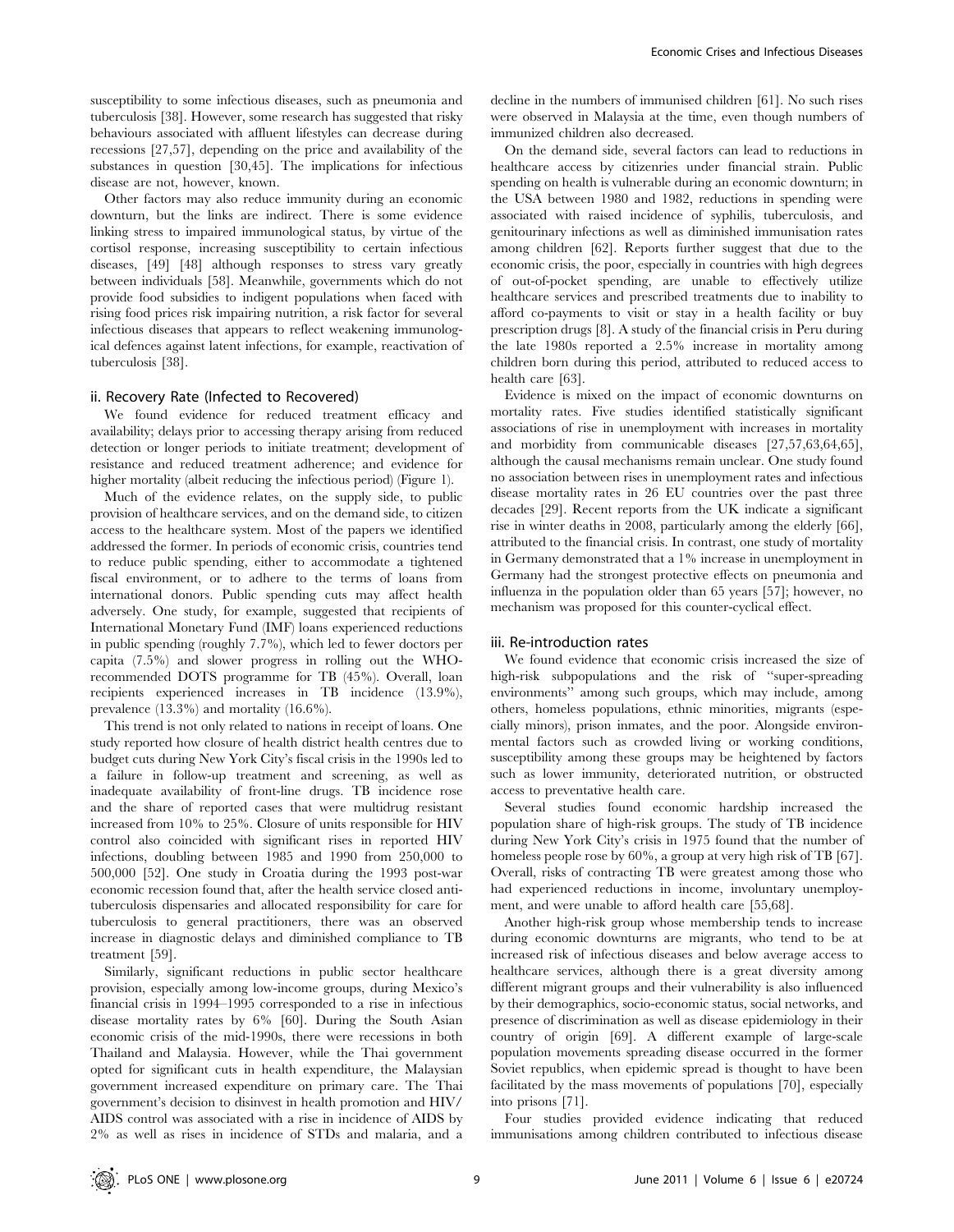outbreaks. During the financial crisis in Malaysia in 1996, the number of immunised children decreased substantially as a result of reduced contact with primary care services [61]. Declines in childhood diphtheria immunisations led to the re-emergence of diphtheria in the Former Soviet Union, the first large-scale epidemic in industrialised countries in the past three decades [70]. During an economic recession in the 1980s, the U.S. state of Colorado reported a 6% drop in the proportion of fully immunised two year olds, attributed to increased poverty rates and diminished health benefits and social support services [62].

# Discussion

Assessing the potential impacts of the recent economic turmoil on the spread and control of communicable disease is complicated by the absence of fully analogous historic economic circumstances, not to mention the absence of quantitative studies of disease spread during such downturns. Interpretation of the scientific literature is also complicated by the potential for publication bias. Yet the pathways through which economic havoc could have impacted on communicable diseases in the past, and therefore might do so again in the future, are important and numerous.

Before proceeding to assess the evidence identified in the literature review and narrative synthesis, we must first note several important limitations of the study. First, nearly all studies typically lacked an underlying infectious disease framework (and often the necessary data) for analysing the mechanisms of risk and therefore the potential avenues for intervention. Among those studies reporting reductions in risk, plausible explanations have not been provided, perhaps resulting from this absence of a biological framework [57,64]. The available research may have missed some longer term consequences. This is inevitable given the myriad of other factors that may intervene over time. Second, there is likely to be some degree of publication bias, although the methodological issues discussed above prevent testing for this, for example by using a funnel plot. Such a bias could skew our findings to identify more negative effects than actually occurred, as null findings or possibly even protective effects may not have been reported to the same extent as negative ones. Third, given the state of existing literature and heterogeneity in outcomes, exposure variables, and methods, we were unable to use quantitative meta-analytic methods to pool data from studies and infer effect sizes. To address these significant limitations of existing studies, we focused on identifying potential effects on infectious disease outcomes of economic downturns that may occur, categories of vulnerable groups, and, where possible assessing the extent to which outcomes may be dependent of identifiable elements of economic and social context.

Acknowledging these important limitations of existing literature, our study provides a first effort to structure existing findings into a theoretical model of infectious disease spread, the SIR model. This framework may serve as a guide for future investigations on economic downturns and infectious disease outcomes. When viewing existing literature through the lens of the SIR model, we found that several studies identified an elevation of risks, both immediately (mainly in terms of increased direct contact rates) and with a delay of several years (in terms of indirect transmission through infrastructure deterioration or reduced health system capacity to provide effective treatment, resulting in longer infectious periods) [4,72]. These studies provide indications that economic downturns could exacerbate socio-economic inequalities while increasing certain susceptible populations and high-risk spreader groups, such as prisoners, migrants, and the homeless. Lower living standards during times of economic duress may also lead to over-crowding, poorer nutrition and, although the

evidence is inconclusive, potentially reduced immunity due to living with higher stress levels. Furthermore, environmental exposures to pathogens may be altered (e.g. subsistence farming or encroachment of wildlife into abandoned areas), creating new opportunities for the spread vector-borne disease. Recovery rates may be similarly affected, with less funding available for healthcare provision, and susceptible groups less able to access healthcare, particularly in health systems that do not offer universal coverage.

These findings provide a cautionary note to policymakers and may facilitate infectious disease control planning in response to current and future economic crises. There is also evidence that the consequences of infectious diseases can also provoke negative economic effects, potentially impeding economic recovery. For example, high HIV burdens have been found to lead to economic instability and poor socio-economic growth prospects in several Sub-Saharan nations, while even relatively limited outbreaks, such as the 2003 SARS outbreak, are estimated to have cost the countries of East and South East Asia some 2% of GDP [73]. Models of the impact of influenza in the UK suggested costs ranging from 0.5% to 1.0% of GDP for low fatality scenarios and 3.3% and 4.3% for high fatality scenarios [74]. This significantly outweighed the economic costs of pre-pandemic vaccines, which were estimated to limit the overall economic impact. Taken together, these studies point to the possibility of a vicious cycle, in which poor health and poor economic growth perpetually undermine one another, either across whole societies or important sub-sets of society.

From a policy perspective, it may be desirable to safeguard and perhaps even bolster infectious disease control budgets during economic downturns. Unfortunately, at a time in which public debt to GDP levels in advanced economies are as high as they have been since the 1950s, and at a time in which population aging is a pressing issue for many countries, the prospects for increasing public health financing are not strong. This may be particularly the case for recipient countries of international aid; Greece, for example, recently accepted European Union and IMF loans after agreeing to undertake rigorous reforms and austerity programmes, including to its health sector [75]. Reforms in and of themselves, of course, can be important opportunities to improve efficiency and service provision within public health systems [5]. However, as we noted earlier, adhering to strict austerity policies may risk a worsening of infectious disease outcomes [76].

Overall, this narrative synthesis highlights the need for better understanding and further quantification of the links between economic downturns and communicable disease spread. This will require research that is highly multi-disciplinary, combining insights from, among others, epidemiology, microbiology, vector biology, ecology, and social geography. Economic downturns may pose increased risks of infectious diseases for some groups in the population. Strategies to identify and engage high-risk groups, while also safeguarding already tight budgets, should be high priorities for the health sector, as communicable diseases, like economic crises, are difficult to control once they begin to spread [77].

## Acknowledgments

We would like to thank Ana-Belen Escriva for technical help with the literature search.

#### Author Contributions

Conceived and designed the experiments: JCS JES ST. Performed the experiments: M. Suhrcke DS MD M. Senek MM SB IA PH BR. Analyzed the data: M. Suhrcke DS JES MD M. Senek MM ST SB IA PH BR JCS. Wrote the manuscript: M. Suhrcke DS JES MD M. Senek MM ST SB IA PH BR JCS.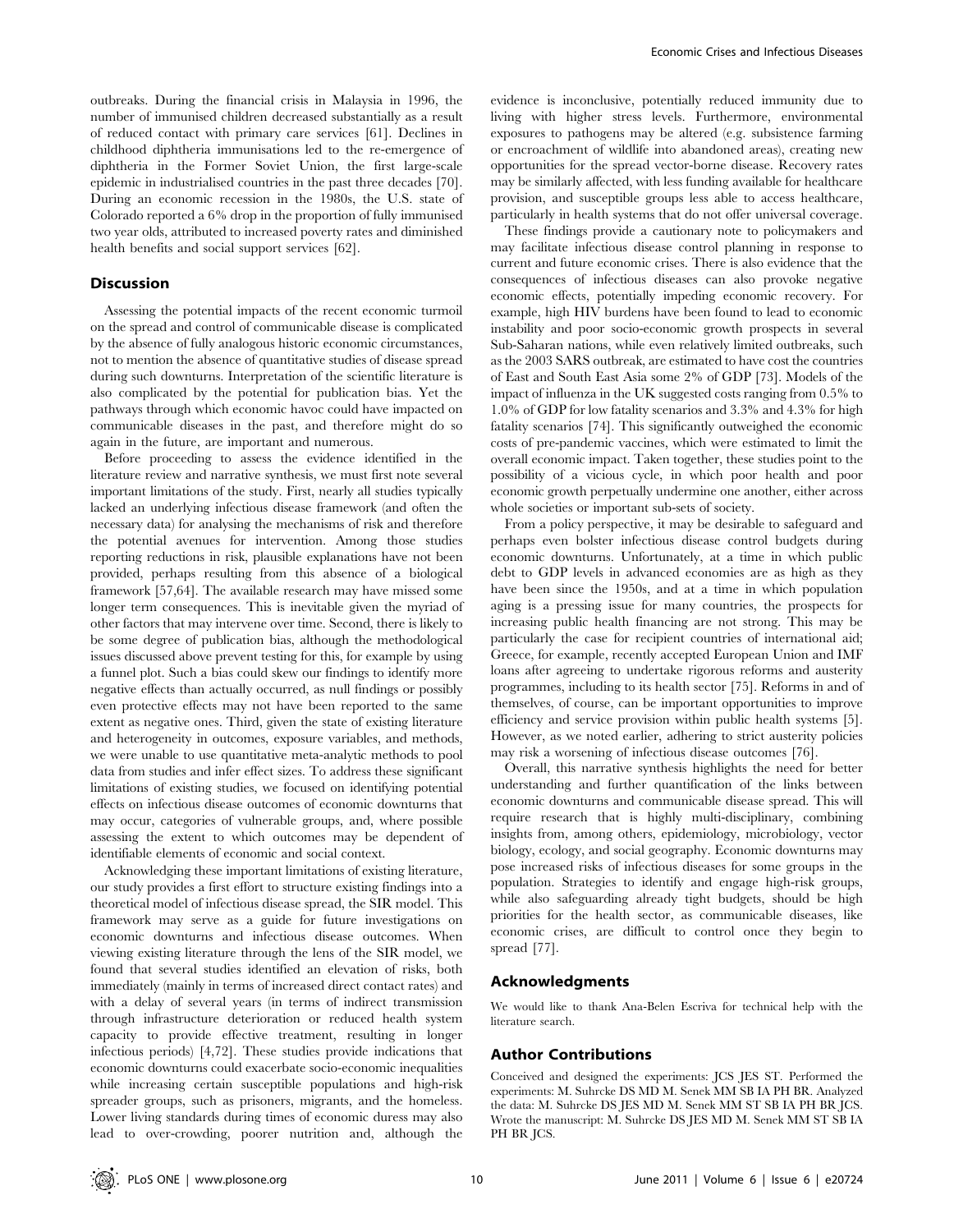## References

- 1. Wade R (2009) Essays on global financial crisis: The crisis as opportunity. Cambridge Journal of Economics (in press).
- 2. OECD (2009) Workshop on structural reforms and economic resilience: evidence and policy implications. Paris: OECD.
- 3. Padoan P (2010) What is the economic outlook for OECD countries? An interim assessment. Paris: OECD.
- 4. Marmot M, Bell R (2009) How will the financial crisis affect health? British Medical Journal 338: 1314.
- 5. Stuckler D, Basu S, McKee M, Suhrcke M (2010) Responding to the economic crisis: a primer for public health professionals. Journal of Public Health Policy;in press.
- 6. Stuckler D, Basu S, McKee M (2010) How government spending cuts put lives at risk. Nature 465: 289.
- 7. UNAIDS, World Health Organization (2007) AIDS epidemic update. Geneva: UNAIDS.
- 8. Saul S (2008) In sour economy, some scale back on medications. New York Times. New York.
- 9. Barmby T, Larguem M (2009) Coughs and sneezes spread diseases: an empirical study of absenteeism and infectious illness. J Health Econ 28: 1012–1017.
- 10. Farmer P (2001) Infections and inequalities: the modern plagues University of California Press.
- 11. Shilova M, Dye C (2001) The resurgence of tuberculosis in Russia. Philos Trans R Soc Lond B Biol Sci 356: 1069–1075.
- 12. Markina S, Maksimova N, Vitek C, Bogatyreva E, Monisov A (2000) Diphtheria in the Russian Federation in the 1990s. J Infect Dis 181: S27–34.
- 13. Randolph S (2008) Tick-borne encephalitis incidence in central and eastern Europe: consequences of political transition. Microbes and Infection 10: 209–216.
- 14. Sumilo DBA, Asokliene L, Lucenko I, Vasilenko V, Randolph S (2006) Tickborne encephalitis in the Baltic States: identifying risk factors in space and time. Int J Med Microbiol 296: 76–79.
- 15. Stoilova Y, Popivanova N (1999) Epidemiologic studies of leptospiroses in the Plovdiv region of Bulgaria. Folia Med (Plovdiv) 41: 73–79.
- 16. World Health Organization (2008) Global Tuberculosis Control-Surveillance, Planning, Financing. Geneva: WHO.
- 17. Semenza JC, Giesecke J (2008) Intervening on infections in inequality. American Journal of Public Health 98: 787–792.
- 18. Suk JMD, Buscher G, Semenza JC (2009) Wealth inequality and TB elimination in Europe. Emerging infectious diseases 15: 1812–1814.
- 19. CSDH (2008) Closing the gap in a generation: Health equity through action on the social determinants of health. Final report of the Commission on Social Determinants of Health. Geneva: World Health Organization.
- 20. Johnson R, Kantor S, Fishback P (2007) Striking at the roots of crime: The impact of social welfare spending on crime during the Great Depression. National Bureau of Economic Research Working Paper W12825.
- 21. Stuckler D, King L, McKee M (2009) Mass privatisation and the postcommunist mortality crisis. Lancet 373: 399–407.
- 22. Tapia-Granados J (2008) Macroeconomic fluctuations and mortality in postwar Japan. Demography 45: 323–343.
- 23. Tapia-Granados J (2005) Increasing mortality during the expansions of the US economy, 1900–1996. International Journal of Epidemiology 34: 1194–1202.
- 24. Tapia-Granados J (2005) Recessions and mortality in Spain, 1980–1997. European Journal of Population 21: 393–422.
- 25. Ruhm C (2008) A healthy economy can break your heart. Demography 44: 829–848.
- 26. Ruhm C (2008) Macroeconomic conditions, health and government policy. In: Schoeni R, House JS, Kaplan GA, Pollack H, eds. Making Americans healthier: Social and economic policy as health policy. New York: Russell Sage.
- 27. Gerdtham U, Ruhm C (2006) Deaths rise in good economic times: evidence from the OECD. Economics and Human Biology 4: 298–316.
- 28. Stuckler D, Basu S, McKee M (2010) Budget crises, health, and social welfare programmes. British Medical Journal 340: 77–79.
- 29. Stuckler D, Basu S, Suhrcke M, Coutts A, McKee M (2009) The public health impact of economic crises and alternative policy responses in Europe. Lancet 374: 315–323.
- 30. Stuckler D, Basu S, Suhrcke M, McKee M (2009) The health implications of financial crisis: A review of the evidence. Ulster Med J 78: 1–3.
- 31. Stuckler D, Meissner C, King L (2008) Can a bank crisis break your heart? Globalization and Health 4: 1–12.
- 32. Kermack W, McKendrick A (1927) A contribution to the mathematical theory of epidemics. Proc R Soc Lond A 115: 700–721.
- 33. Bobrik A, Danishevki K, Eroshina K, McKee M (2005) Prison health in Russia: the larger picture. J Public Health Policy 26: 30–59.
- 34. Stuckler D, Basu S, McKee M, King L (2008) Mass incarceration can explain population increases in TB and multi-drug resistant TB in European and central Asian countries. Proceedings of the National Academy of Sciences 105: 13280–13285.
- 35. Gajalakshmi V, Peto R, Kanaka T, Jha P (2003) Smoking and mortality from tuberculosis and other diseases in India: retrospective study of 43000 adult male deaths and 35000 controls. The Lancet 16: 507–515.
- 36. Pesaran M, Shin Y, Smith R (1999) Pooled mean group estimation of dynamic heterogeneous panels. Journal of the American Statistical Association 94: 621–634.
- 37. Drobniewski F, Balabanova Y, Ruddy M, et al. (2005) Tuberculosis, HIV seroprevalence and intravenous drug abuse in prisoners. Euro Respir J 26: 298–304.
- 38. Schwenk A, Macallan D (2000) Tuberculosis, malnutrition and wasting. Current Opinion in Clinical Nutrition and Metabolic Care 3: 285–291.
- 39. Rehm J, Samokhvalov A, Neuman Mea (2009) The association between alcohol use, alcohol use dirsorders and tuberculosis (TB). A systematic review. BMC Public Health 5: 450.
- 40. Prasad R, Suryakant G, Singhal S, Dawar R, Agarwal G (2009) A case-control study of tobacco smoking and tuberculosis in India. Ann Thorac Med 4: 208–210.
- 41. Basu S, Stuckler D, Gonsalves G, Lurie M (2009) The production of consumption: addressing the impact of mineral mining on tuberculosis in southern Africa. Globalization and Health 5.
- 42. Stuckler D, Basu S, McKee M, Lurie M (2010) The risk of tuberculosis attributable to mining in sub-Saharan Africa. American Journal of Public Health 7.
- 43. World Bank (2010) How we Classify Countries. URL: http://data.worldbank. org/about/country-classifications (accessed 18 October 2010).
- 44. Frenk J (2007) Bridging the divide: global lessons from evidence-based health policy in Mexico. Salud publica Mex 49: S1.
- 45. Sydenstricker E (1933) Health and the Depression. Milbank Mem Q 11: 273–280.
- 46. Reisen W, Takahashi R, Carroll B, Quiring R (2009) Delinquent mortgag neglected swimming pools, and West Nile virus, California. Emerg Infect Dis 15: 508–509.
- 47. R Reintjes ID, Gjini A, Jorgensen TR (2002) Tularemia outbreak investigation in Kosovo: case control and environmental studies. Emerging infectious diseases Volume 8: 69–73.
- 48. Falagas ME, Vouloumanou EK, Mavros MN, Karageorgopoulos DE (2009) Economic crises and mortality: A review of the literature. International Journal of Clinical Practice 63: 1128–1135.
- 49. Glaser R, Rabin B, Chesney M, Cohen S, Natelson B (1999) Stress-Induced Immunomodulation: Implications for Infectious Diseases? JAMA 281: 2268–2270.
- 50. Marsland A, Bachen E, Cohen S, Rabin B, Manuck S (2002) Stress, immune reactivity and susceptibility to infectious disease. Physiology and Behavior 77: 711–716.
- 51. Sitas F, Urban M, Bradshaw D, Kielkowski D, Bah S, et al. (2004) Tobacco attributable deaths in South Africa. Tobacco Control 13: 396–399.
- 52. Suhrcke M, Stuckler D (2009) Will the recession be bad for our health? A preliminary review of relevant evidence. . ECHAA Conference on Credit Crisis or Global Depression. London.
- 53. Police Federation of England and Wales (2009) Crime and the economy. London: Police Federation of England and Wales.
- 54. Johnson R, Kantor SE, Fishback PV (2007) Striking at the roots of crime: The impact of social welfare spending on crime during the Great Depression. National Bureau of Economic Research Working Paper W12825.
- 55. Freudenberg N, Fahs M, Galea S, Greenberg A (2006) The impact of New York City's 1975 fiscal crisis on the tuberculosis, HIV, and homicide syndemic. American Journal of Public Health 96: 424–434.
- 56. Semenza JC, Roberts L, Henderson A, Bogan J, Rubin C (1998) Water distribution system and diarrheal disease transmission: A case study in Uzbekistan. American Journal of Tropical Medicine & Hygiene 59: 941–946.
- 57. Neumayer E (2004) Recessions lower (some) mortality rates: evidence from Germany. Social Science & Medicine 58: 1037–1047.
- 58. Marsland AL, Bachen EA, Cohen S, Rabin B, Manuck SB (2002) Stress, immune reactivity and susceptibility to infectious disease. Physiology and Behavior 77: 711–716.
- 59. Aberle N, Bublic J, Feric M, Bukvic B, Simic A, et al. (2007) Increasing rate of childhood tuberculosis in a region of east Croatia. Pediatrics International 49: 183–189.
- 60. Cutler D, Knaul F, Lozano R, Mendez O, Zurita B (2002) Financial crisis, health outcomes and ageing: Mexico in the 1980s and 1990s. Journal of Public Economics 84: 279–303.
- 61. Hopkins S (2006) Economic stability and health status: Evidence from east Asia before and after the 1990s economic crisis. Health Policy 75: 347–357.
- 62. Miller CA, Coulter EJ, Schorr LB (1985) The world economic crisis and the children: United States case study. International Journal of Health Services 15: 95–134.
- 63. Paxson C, Schady N (2005) Child health and economic crisis in Peru. World Bank Economic Review 19: 203–223.
- 64. Khang Y, Lynch JW, Kaplan GA (2005) Impact of economic crisis on causespecific mortality in South Korea. International Journal of Epidemiology 34: 1291–1301.
- 65. Ochoa FR, Lopez Pardo CM (1997) Economy, politics, and health status in Cuba. International Journal of Health Services 27: 791–807.
- 66. BBC (2009) Big jump recorded in 'excess' deaths last winer.